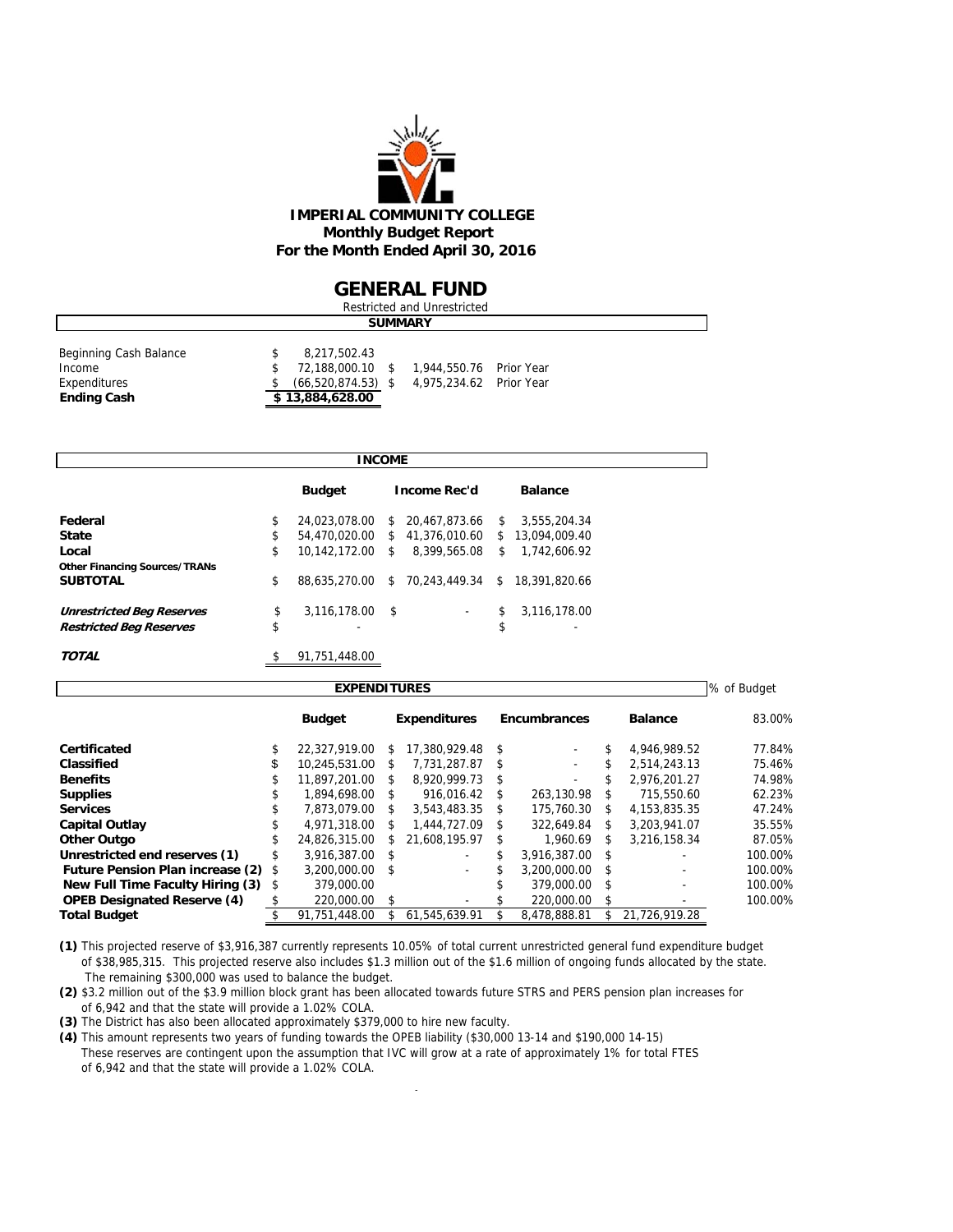

 **IMPERIAL COMMUNITY COLLEGE Monthly Budget Report For the Month Ended April 30, 2016**

### **CHILD DEVELOPMENT FUND**

|                                         |                          | <b>SUMMARY</b>          |               |                     |                  |                  |             |
|-----------------------------------------|--------------------------|-------------------------|---------------|---------------------|------------------|------------------|-------------|
| <b>Beginning Cash Balance</b><br>Income | \$<br>\$                 | 55,895.70<br>502,669.01 | \$            | 82,953.03           | Prior Year       |                  |             |
| <b>Expenditures</b>                     | \$                       | $(494, 241.04)$ \$      |               | 82.199.13           | Prior Year       |                  |             |
| <b>Ending Cash Balance</b>              | $\overline{\mathcal{L}}$ | 64,323.67               |               |                     |                  |                  |             |
|                                         |                          |                         | <b>INCOME</b> |                     |                  |                  |             |
|                                         |                          | <b>Budget</b>           |               | <b>Income Rec'd</b> | <b>Balance</b>   |                  |             |
| Federal                                 | \$                       |                         | \$            |                     | \$               |                  |             |
| <b>State</b>                            | \$                       | 538,874.00              | \$            | 410,932.00          | \$<br>127,942.00 |                  |             |
| Local                                   | \$                       | 9,000.00                | \$            | 8,783.98            | \$<br>216.02     |                  |             |
| <b>SUBTOTAL</b>                         | \$                       | 547,874.00              | \$            | 419,715.98          | \$<br>128,158.02 |                  |             |
| Other Fin Sources (Inter-fund)          |                          |                         |               |                     |                  |                  |             |
| <b>Beginning Balance</b>                | \$                       | 57,006.00               | \$            |                     | \$<br>57,006.00  |                  |             |
| <b>TOTAL</b>                            | \$                       | 604,880.00              |               |                     |                  |                  |             |
|                                         |                          | <b>EXPENDITURES</b>     |               |                     |                  |                  | % of Budget |
|                                         |                          | <b>Budget</b>           |               | <b>Expenditures</b> | Encumbrances     | <b>Balance</b>   | 83.00%      |
| <b>Certificated</b>                     | \$                       |                         | \$            |                     | \$               | \$               |             |
| Classified                              | \$                       | 284,807.00              | \$            | 247,902.23          | \$               | \$<br>36,904.77  | 87.04%      |
| <b>Benefits</b>                         | \$                       | 141,089.00              | \$            | 143,460.90          | \$               | \$<br>(2,371.90) | 101.68%     |
| <b>Supplies</b>                         | \$                       | 17,146.00               | \$            | 8,124.99            | \$<br>1,619.44   | \$<br>7,401.57   |             |
| <b>Services</b>                         | \$                       | 16,350.00               | \$            | 6,178.24            | \$<br>96.00      | \$<br>10,075.76  |             |
| <b>Capital Outlay</b>                   | \$                       | 10,000.00               | \$            | 6,375.55            | \$               | \$<br>3,624.45   |             |
| <b>Other Outgo</b>                      | \$                       | 95,267.00               | \$            |                     | \$               | \$<br>95,267.00  |             |
| Reserve Balance                         | \$                       | 40,221.00               | \$            |                     |                  | \$<br>40,221.00  |             |
| <b>Total Budget</b>                     | $\overline{\mathsf{s}}$  | 604,880.00              | \$            | 412.041.91          | \$<br>1.715.44   | \$<br>191,122.65 |             |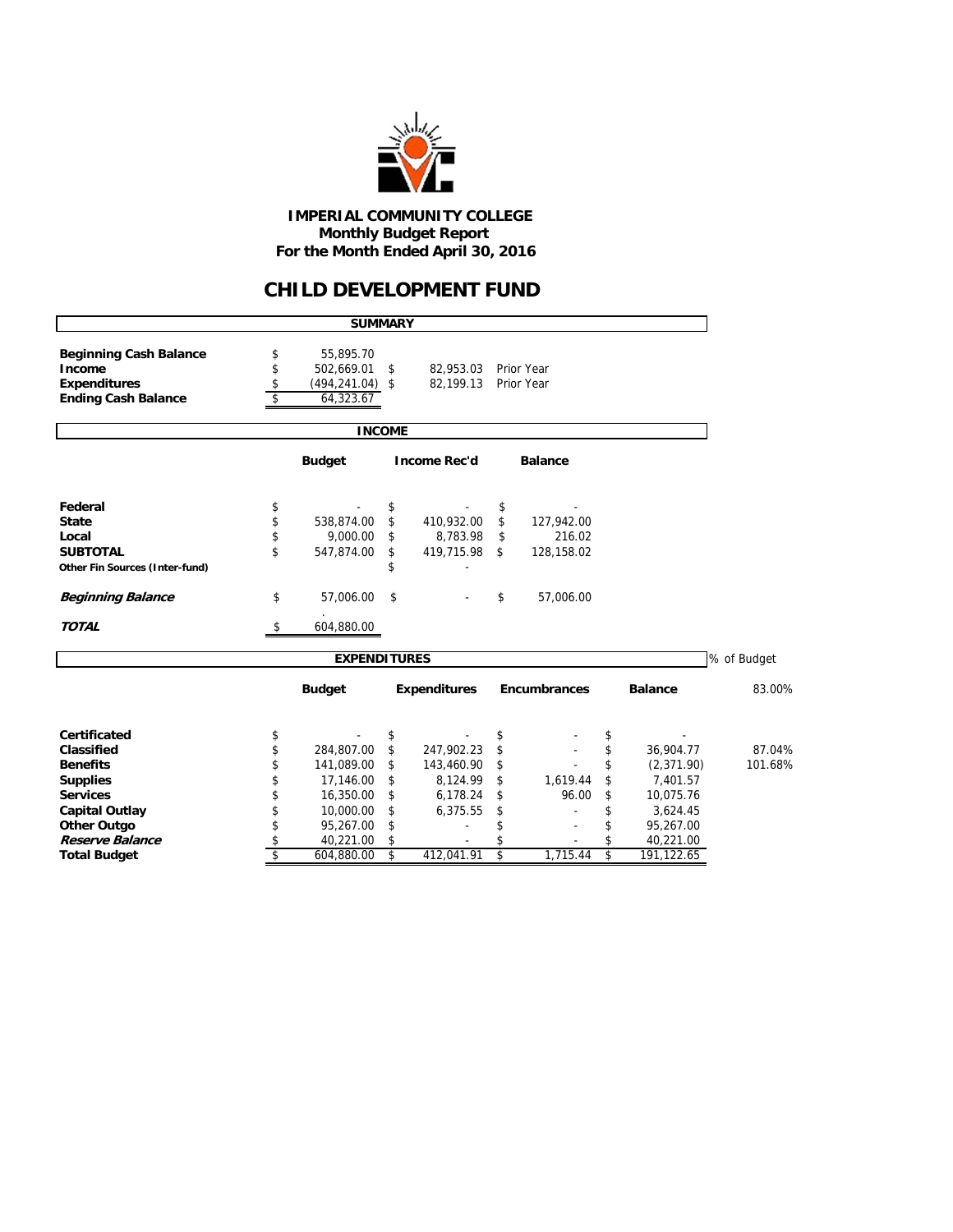

#### **Monthly Budget Report For the Month Ended April 30, 2016 IMPERIAL COMMUNITY COLLEGE**

# **CAPITAL PROJECTS FUND (COPs)**

|                                                                                              |                      | <b>SUMMARY</b>                                          |          |                     |          |                          |          |                |
|----------------------------------------------------------------------------------------------|----------------------|---------------------------------------------------------|----------|---------------------|----------|--------------------------|----------|----------------|
| <b>Beginning Cash Balance</b><br>Income<br><b>Expenditures</b><br><b>Ending Cash Balance</b> | \$<br>\$<br>\$<br>\$ | 350,660.52<br>2,349.67<br>$(2,939.08)$ \$<br>350,071.11 | \$       | 572.77              |          | Prior Year<br>Prior Year |          |                |
|                                                                                              |                      | <b>INCOME</b>                                           |          |                     |          |                          |          |                |
|                                                                                              |                      | <b>Budget</b>                                           |          | <b>Income Rec'd</b> |          | <b>Balance</b>           |          |                |
| Federal                                                                                      | \$                   |                                                         | \$       |                     | \$       |                          |          |                |
| <b>State</b>                                                                                 | \$                   |                                                         | \$       |                     | \$       |                          |          |                |
| Local                                                                                        | \$                   | 1,800.00                                                | \$       | 1,776.90            | \$       | 23.10                    |          |                |
| <b>SUBTOTAL</b>                                                                              | \$                   | 1,800.00                                                | \$       | 1,776.90            | \$       | 23.10                    |          |                |
| <b>Beginning Balance</b>                                                                     | \$                   | 351,233.00                                              | \$       |                     | \$       | 351,233.00               |          |                |
| <b>TOTAL</b>                                                                                 | \$                   | 353,033.00                                              |          |                     |          |                          |          |                |
|                                                                                              |                      | <b>EXPENDITURES</b>                                     |          |                     |          |                          |          |                |
|                                                                                              |                      | <b>Budget</b>                                           |          | <b>Expenditures</b> |          | <b>Encumbrances</b>      |          | <b>Balance</b> |
| <b>Certificated</b>                                                                          |                      |                                                         |          |                     |          |                          |          |                |
| Classified                                                                                   | \$<br>\$             |                                                         | \$<br>\$ |                     | \$<br>\$ |                          | \$<br>\$ |                |
| <b>Benefits</b>                                                                              | \$                   |                                                         | \$       |                     | \$       |                          | \$       |                |
| <b>Supplies</b>                                                                              | \$                   |                                                         | \$       |                     | \$       |                          | \$       |                |
| <b>Services</b>                                                                              | \$                   |                                                         | \$       |                     | \$       |                          | \$       |                |
| <b>Capital Outlay</b>                                                                        | \$                   | 353,033.00                                              | \$       | 2,939.08            | \$       | 1,929.25                 | \$       | 348, 164. 67   |
| <b>Other Outgo</b>                                                                           | \$                   |                                                         |          |                     | \$       |                          |          |                |
| <b>Total Budget</b>                                                                          | \$                   | 353,033.00                                              | \$       | 2,939.08            | \$       | 1,929.25                 | \$       | 348,164.67     |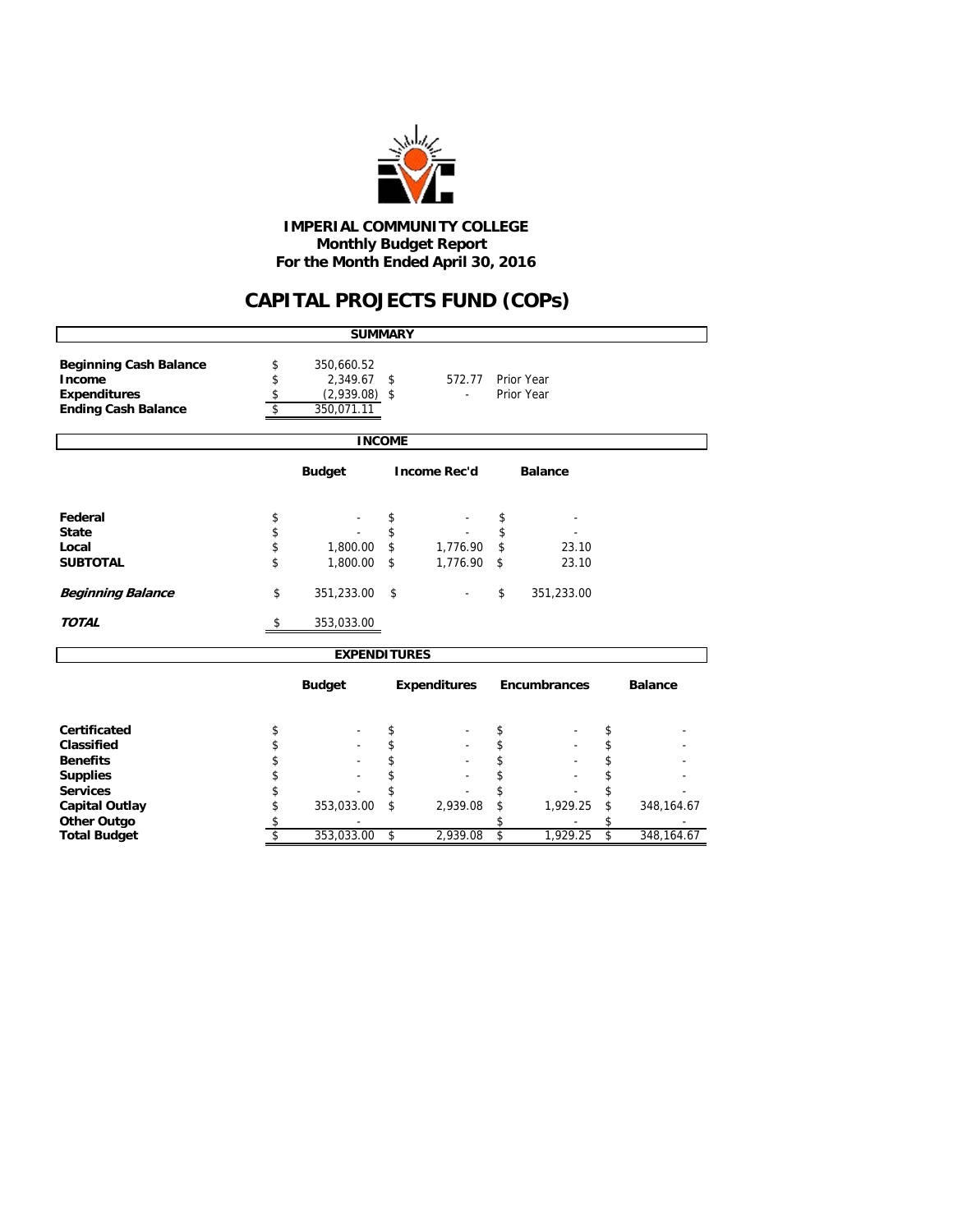

#### **IMPERIAL COMMUNITY COLLEGE Monthly Budget Report For the Month Ended April 30, 2016**

## **IVC BUILDING FUND**

٦

Redevelopment Agencies Restricted Funds

|                                                                                              |                      | <b>SUMMARY</b>                                                  |                |                       |                |                          |          |                |
|----------------------------------------------------------------------------------------------|----------------------|-----------------------------------------------------------------|----------------|-----------------------|----------------|--------------------------|----------|----------------|
| <b>Beginning Cash Balance</b><br>Income<br><b>Expenditures</b><br><b>Ending Cash Balance</b> | \$<br>\$<br>\$<br>\$ | 890,125.19<br>147,427.20 \$<br>$(312, 455.57)$ \$<br>725,096.82 |                | 1,360.81<br>19,606.77 |                | Prior Year<br>Prior Year |          |                |
|                                                                                              |                      |                                                                 | <b>INCOME</b>  |                       |                |                          |          |                |
|                                                                                              |                      | <b>Budget</b>                                                   |                | <b>Income Rec'd</b>   |                | <b>Balance</b>           |          |                |
| Federal<br><b>State</b><br>Local                                                             | \$<br>\$<br>\$       | 300,000.00                                                      | \$<br>\$<br>\$ | 146,066.39            | \$<br>\$<br>\$ | 153,933.61               |          |                |
| <b>SUBTOTAL</b>                                                                              | \$                   | 300,000.00                                                      | \$             | 146,066.39            | \$             | 153,933.61               |          |                |
| <b>Beginning Balance</b>                                                                     | \$                   | 871,865.00                                                      | \$             |                       | \$             | 871,865.00               |          |                |
| <b>TOTAL</b>                                                                                 | \$                   | 1,171,865.00                                                    |                |                       |                |                          |          |                |
|                                                                                              |                      | <b>EXPENDITURES</b>                                             |                |                       |                |                          |          |                |
|                                                                                              |                      | <b>Budget</b>                                                   |                | <b>Expenditures</b>   |                | Encumbrances             |          | <b>Balance</b> |
| Certificated                                                                                 | \$                   |                                                                 | \$             |                       | \$             |                          | \$       |                |
| Classified                                                                                   | \$                   |                                                                 | \$             |                       | \$             |                          | \$       |                |
| <b>Benefits</b><br><b>Supplies</b>                                                           | \$<br>\$             | 1,000.00                                                        | \$<br>\$       | 799.61                | \$<br>\$       |                          | \$<br>\$ | 200.39         |
| <b>Services</b>                                                                              | \$                   | 27,000.00                                                       | \$             | 23,695.10             | \$             |                          | \$       | 3,304.90       |
| <b>Capital Outlay</b>                                                                        | \$                   | 285,000.00                                                      | \$             | 268,354.09            | \$             | 840.12                   | \$       | 15,805.79      |
| <b>Other Outgo</b>                                                                           | \$                   |                                                                 | \$             |                       | \$             |                          | \$       |                |
| Reserve Balance                                                                              | \$                   | 858,865.00                                                      | \$             |                       | \$             |                          | \$       | 858,865.00     |
| <b>Total Budget</b>                                                                          | \$                   | 1,171,865.00                                                    | \$             | 292,848.80            | \$             | 840.12                   | \$       | 878,176.08     |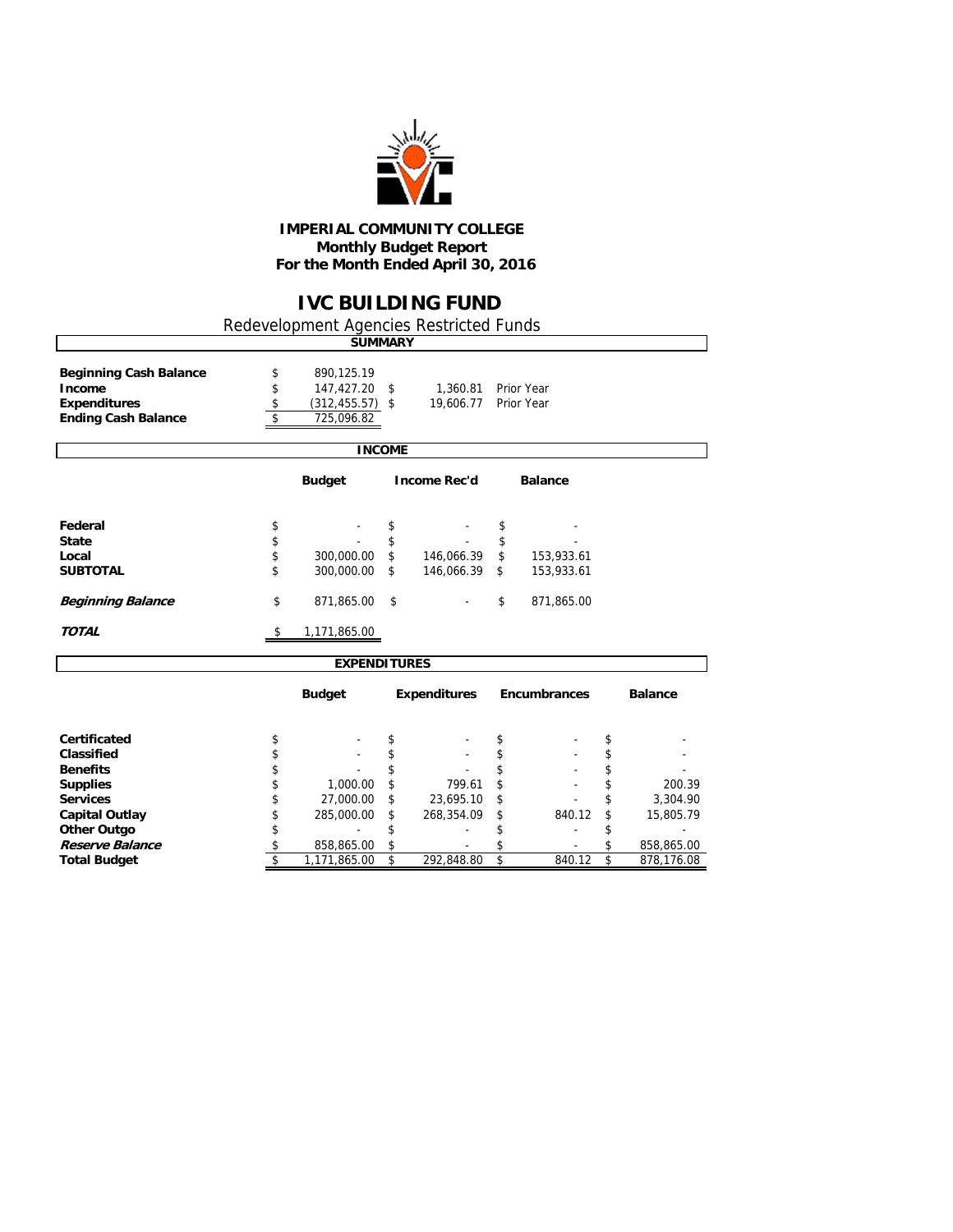

#### **IMPERIAL COMMUNITY COLLEGE Monthly Budget Report For the Month Ended April 30, 2016**

# **IVC SELF-INSURANCE FUND**

|                                                                |                | <b>SUMMARY</b>      |               |                        |                     |                |
|----------------------------------------------------------------|----------------|---------------------|---------------|------------------------|---------------------|----------------|
| <b>Beginning Cash Balance</b><br>Income<br><b>Expenditures</b> | \$<br>\$<br>\$ | 52,630.35<br>353.87 | \$<br>\$      | 85.96 Prior Year<br>÷. | Prior Year          |                |
| <b>Ending Cash Balance</b>                                     | \$             | 52,984.22           |               |                        |                     |                |
|                                                                |                |                     |               |                        |                     |                |
|                                                                |                |                     | <b>INCOME</b> |                        |                     |                |
|                                                                |                | <b>Budget</b>       |               | <b>Income Rec'd</b>    | <b>Balance</b>      |                |
| Federal                                                        | \$             |                     | \$            |                        | \$                  |                |
| <b>State</b>                                                   | \$             |                     | \$            |                        | \$                  |                |
| Local                                                          | \$             | 300.00              | \$            | 267.91                 | \$<br>32.09         |                |
| <b>SUBTOTAL</b>                                                | \$             | 300.00              | \$            | 267.91                 | \$<br>32.09         |                |
| <b>Beginning Balance</b>                                       | \$             | 52,716.00           | \$            |                        | \$<br>52,716.00     |                |
| <b>TOTAL</b>                                                   | S              | 53,016.00           |               |                        |                     |                |
|                                                                |                | <b>EXPENDITURES</b> |               |                        |                     |                |
|                                                                |                | <b>Budget</b>       |               | <b>Expenditures</b>    | <b>Encumbrances</b> | <b>Balance</b> |
| Certificated                                                   | \$             |                     | \$            |                        | \$                  | \$             |
| Classified                                                     | \$             |                     | \$            |                        | \$                  | \$             |
| <b>Benefits</b>                                                | \$             |                     | \$            |                        | \$                  | \$             |
| <b>Supplies</b>                                                | \$             |                     | \$            |                        | \$                  | \$             |
| <b>Services</b>                                                | \$             |                     | \$            |                        | \$                  | \$             |
| <b>Capital Outlay</b>                                          | \$             |                     | \$            |                        | \$                  | \$             |
| <b>Other Outgo</b>                                             | \$             |                     | \$            |                        | \$                  | \$             |
| Reserve Balance                                                | \$             | 53,016.00           | \$            |                        | \$<br>53,016.00     | \$             |
| <b>Total Budget</b>                                            | \$             | 53,016.00           | \$            |                        | \$<br>53,016.00     | \$             |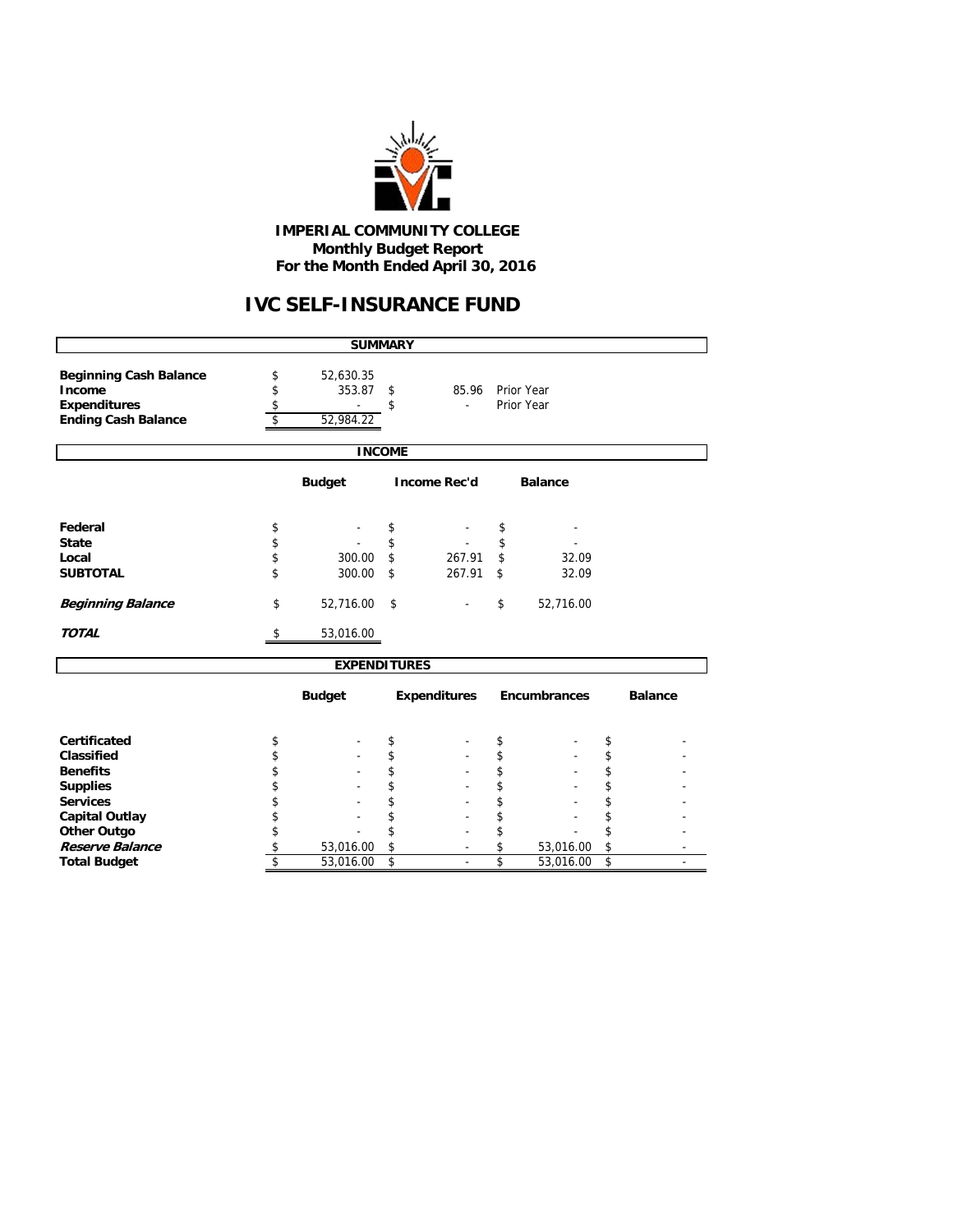

#### **Monthly Budget Report For the Month Ended April 30, 2016 IMPERIAL COMMUNITY COLLEGE**

### **GENERAL OBLIGATION BOND FUND**

|                                                                                              |                      |                                         | Measure L     |                                    |                          |                |
|----------------------------------------------------------------------------------------------|----------------------|-----------------------------------------|---------------|------------------------------------|--------------------------|----------------|
|                                                                                              |                      | <b>SUMMARY</b>                          |               |                                    |                          |                |
| <b>Beginning Cash Balance</b><br>Income<br><b>Expenditures</b><br><b>Ending Cash Balance</b> | \$<br>\$<br>\$<br>\$ | 9,900.16<br>493.55<br>$(10, 393.71)$ \$ | \$            | 249.36<br>$\overline{\phantom{a}}$ | Prior Year<br>Prior Year |                |
|                                                                                              |                      |                                         | <b>INCOME</b> |                                    |                          |                |
|                                                                                              |                      | <b>Budget</b>                           |               | <b>Income Rec'd</b>                | <b>Balance</b>           |                |
| Federal                                                                                      | \$                   |                                         | \$            |                                    | \$                       |                |
| <b>State</b>                                                                                 | \$                   |                                         | \$            |                                    | \$                       |                |
| Local                                                                                        | \$                   | 244.19                                  | \$            | 244.19                             | \$                       |                |
| <b>SUBTOTAL</b>                                                                              | \$                   | 244.19                                  | \$            | 244.19                             | \$                       |                |
| <b>Beginning Balance</b>                                                                     | \$                   | 10,149.00                               | \$            |                                    | \$<br>10,149.00          |                |
| <b>TOTAL</b>                                                                                 | \$                   | 10,393.19                               |               |                                    |                          |                |
|                                                                                              |                      | <b>EXPENDITURES</b>                     |               |                                    |                          |                |
|                                                                                              |                      | <b>Budget</b>                           |               | <b>Expenditures</b>                | Encumbrances             | <b>Balance</b> |
| <b>Certificated</b>                                                                          | \$                   |                                         | \$            |                                    | \$                       | \$             |
| Classified                                                                                   | \$                   |                                         | \$            |                                    | \$                       | \$             |
| <b>Benefits</b>                                                                              | \$                   |                                         | \$            |                                    | \$                       | \$             |
| <b>Supplies</b>                                                                              | \$                   |                                         |               |                                    | \$                       | \$             |
| <b>Services</b>                                                                              | \$                   | 10,393.71                               | \$            | 10,393.71                          | \$                       | \$             |
| <b>Capital Outlay</b>                                                                        | \$                   |                                         | \$            |                                    | \$                       | \$             |
| <b>Other Outgo</b>                                                                           | \$                   |                                         | \$            |                                    | \$                       | \$             |
| <b>Reserve Balance</b>                                                                       | \$                   |                                         | \$            |                                    | \$                       | \$             |
| <b>Total Budget</b>                                                                          | \$                   | 10,393.71                               | \$            | 10,393.71                          | \$                       | \$             |